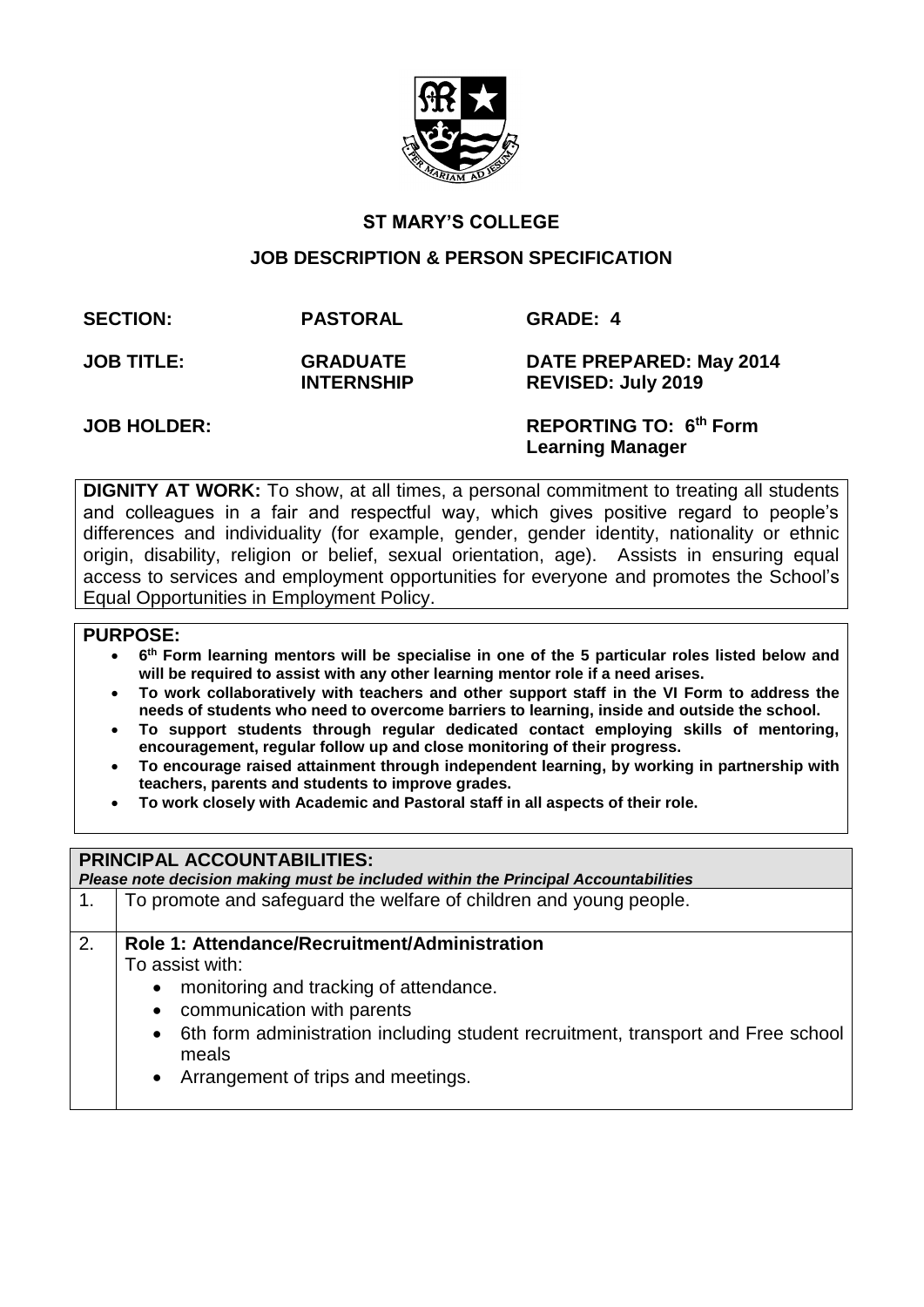| 3. | Role 2: Level 2 English & Maths<br>To support:<br>• Level 2 English students within lessons and on a 1-1 basis<br>Level 2 Maths students within lessons and on a 1-1 basis<br>Level 2 course lessons<br>$\bullet$<br>Student's Identified via data entry and dashboard as not meeting expected levels of<br>progress.                                                                                                                                    |
|----|----------------------------------------------------------------------------------------------------------------------------------------------------------------------------------------------------------------------------------------------------------------------------------------------------------------------------------------------------------------------------------------------------------------------------------------------------------|
| 4. | <b>Role 3: Independent Learning</b><br>To support:<br>students who have an IL grade of C or below<br>students during study periods within small groups and/or on a 1-1 basis<br>Student's Identified via data entry and dashboard as not meeting expected levels of<br>progress.                                                                                                                                                                         |
| 5. | <b>Role 4: Commitment</b><br>To support:<br>students who have a commitment grade of C or below<br>$\bullet$<br>students during lessons and on a 1-1 basis<br>Student's Identified via data entry and dashboard as not meeting expected levels of<br>progress.                                                                                                                                                                                            |
| 6. | Role 5: Scholarship<br>To target support to:-<br><b>Higher Attaining students</b><br>$\bullet$<br>Guidance on achieving high level grades<br>$\bullet$<br>• Guidance on expectations, demands and rigours of HE<br>This role will ideally be suited to someone who has a minimum 2:1 degree and good<br>experience of the qualifications students need to access the Russell Group of<br>universities.                                                   |
| 7. | To facilitate the sharing of information between schools, local agencies, authorities and<br>other learning mentors and be a single point of contact for accessing community and<br>business based programmes and specialist support services.                                                                                                                                                                                                           |
| 8. | To work collaboratively with parents and outside agencies to address issues such as<br>behaviour, homework/coursework and exclusion. To communicate with other learning<br>mentors and share best practice.                                                                                                                                                                                                                                              |
| 9. | To keep accurate records, both quantitative and qualitative, of the progress made by<br>mentored pupils and return the data termly.                                                                                                                                                                                                                                                                                                                      |
|    | The Health and Safety at Work etc. Act 1974 and associated legislation places<br>responsibilities for health and safety on St Mary's College, as your employer and you as an<br>employee of the school. In addition to the School's overall duties, the post holder has<br>personal responsibility for their own health & safety and that of other employees; additional<br>and more specific responsibilities are identified in the School's H&S policy |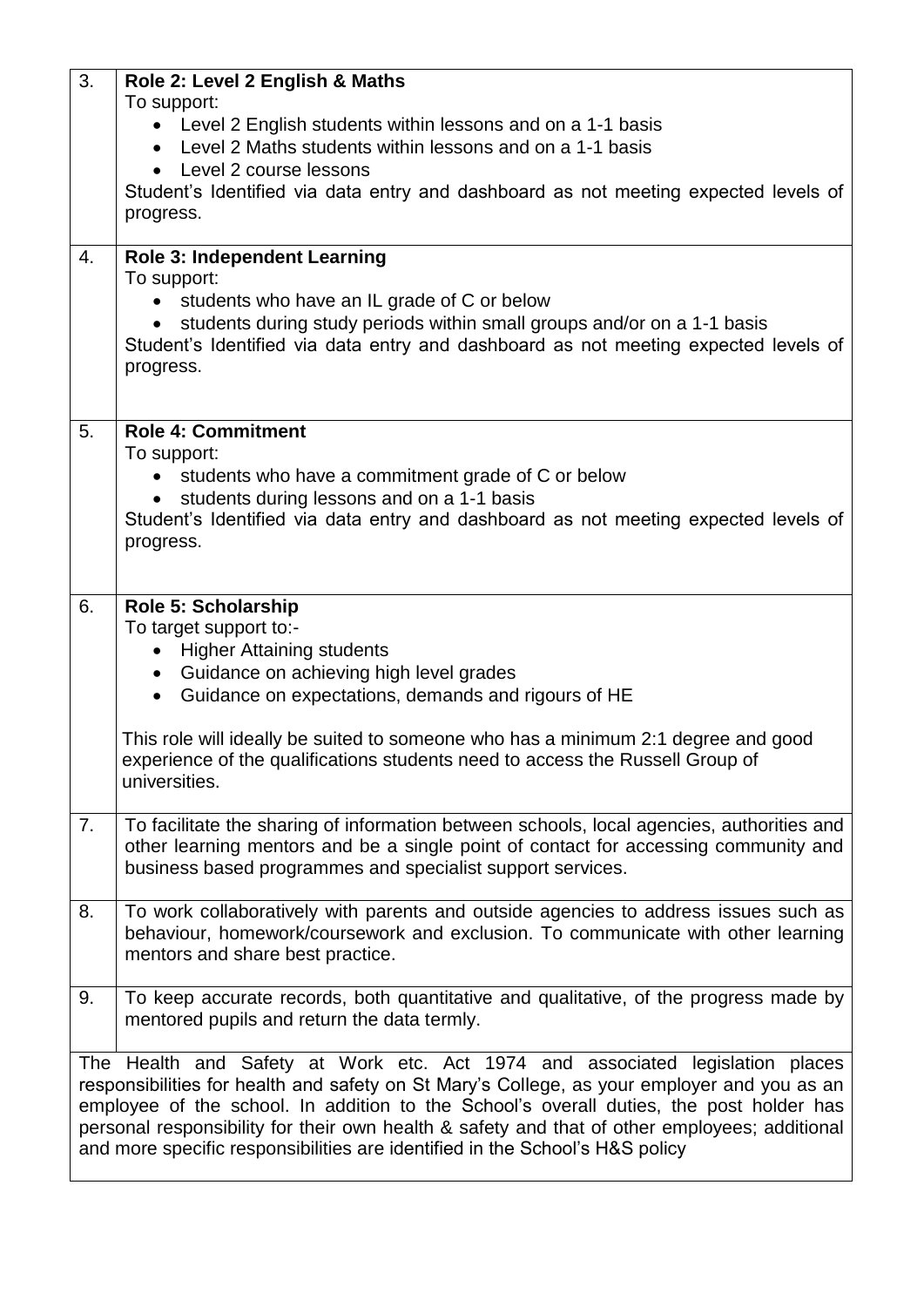# **GENERAL:**

The above principal accountabilities are not exhaustive and may vary without changing the character of the job or level of responsibility. The post holder must be flexible to ensure the operational needs of the School are met. This includes the undertaking of duties of a similar nature and responsibility as and when required, throughout the various work places in the School.

# **DIMENSIONS: All sections should be completed – if there aren't any state 'none'**

## **1. Responsibility for Staff:**

N/A

## **2. Responsibility for Customers/Clients:**

Responsible for supporting the learning and welfare of students on their caseload. Responsible for ensuring good order in groups of students under their supervision. Responsible for keeping parents informed about progress. Liaises with other partner agencies regarding referrals and agreeing a way forward.

## **3. Responsibility for Budgets:**

N/A

## **4. Responsibility for Physical Resources:**

N/A

## **WORKING RELATIONSHIPS: All sections should be completed – if there aren't any state 'none'**

## **1. Within Service Area/Section:**

Supports and advises students. Provides complimentary service to teachers/pastoral staff in meeting the student's needs. Works collaboratively with other school staff to address student issues.

#### . **2. With Any Other Areas**

Works collaboratively with Partner Agencies and Service Providers, such as Social Services and Education Welfare to address issues/provide opportunities for students.

## **3. With External Bodies to the School**

Works collaboratively with all outside stakeholders in relation to students' welfare, progress and future advancement.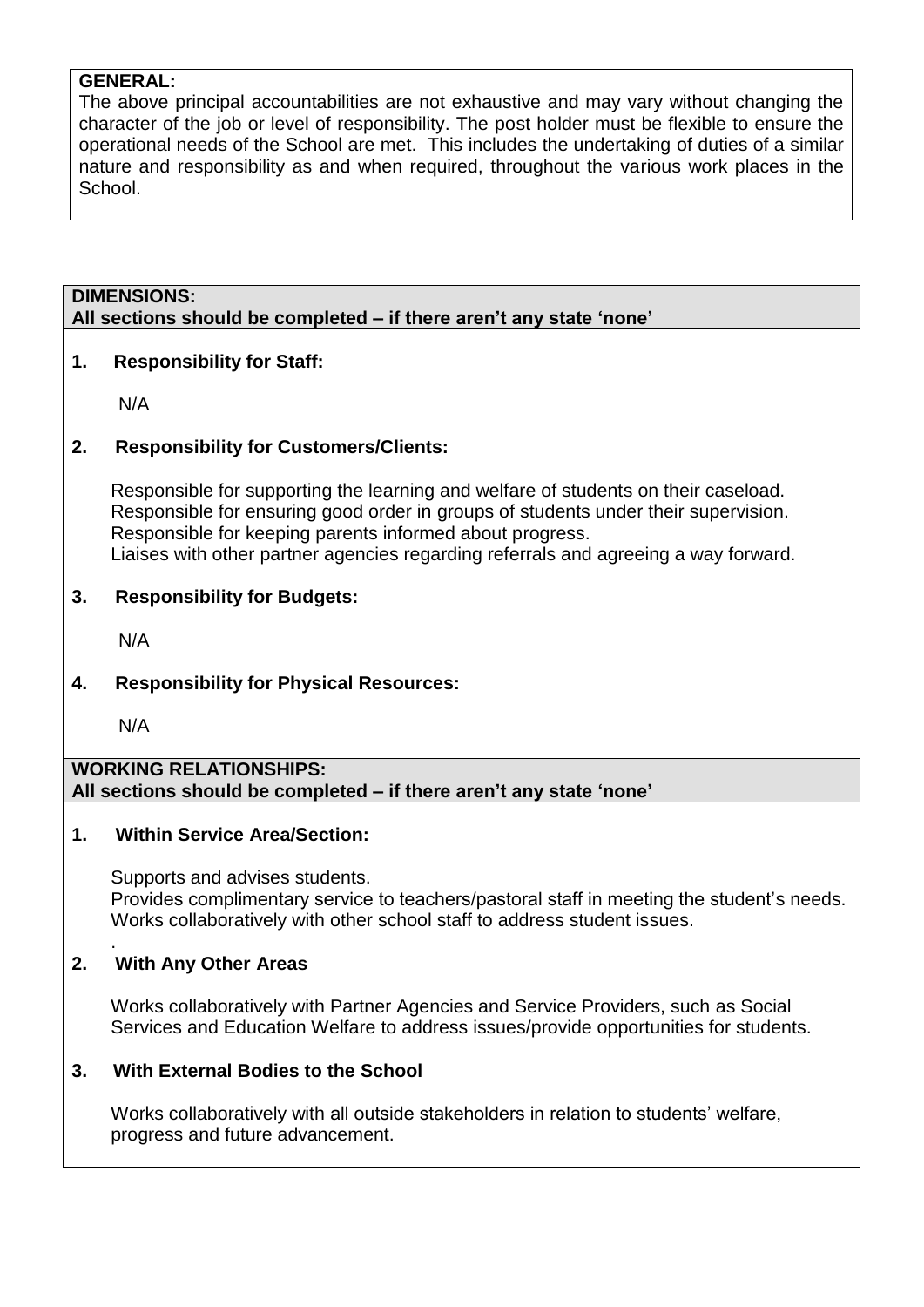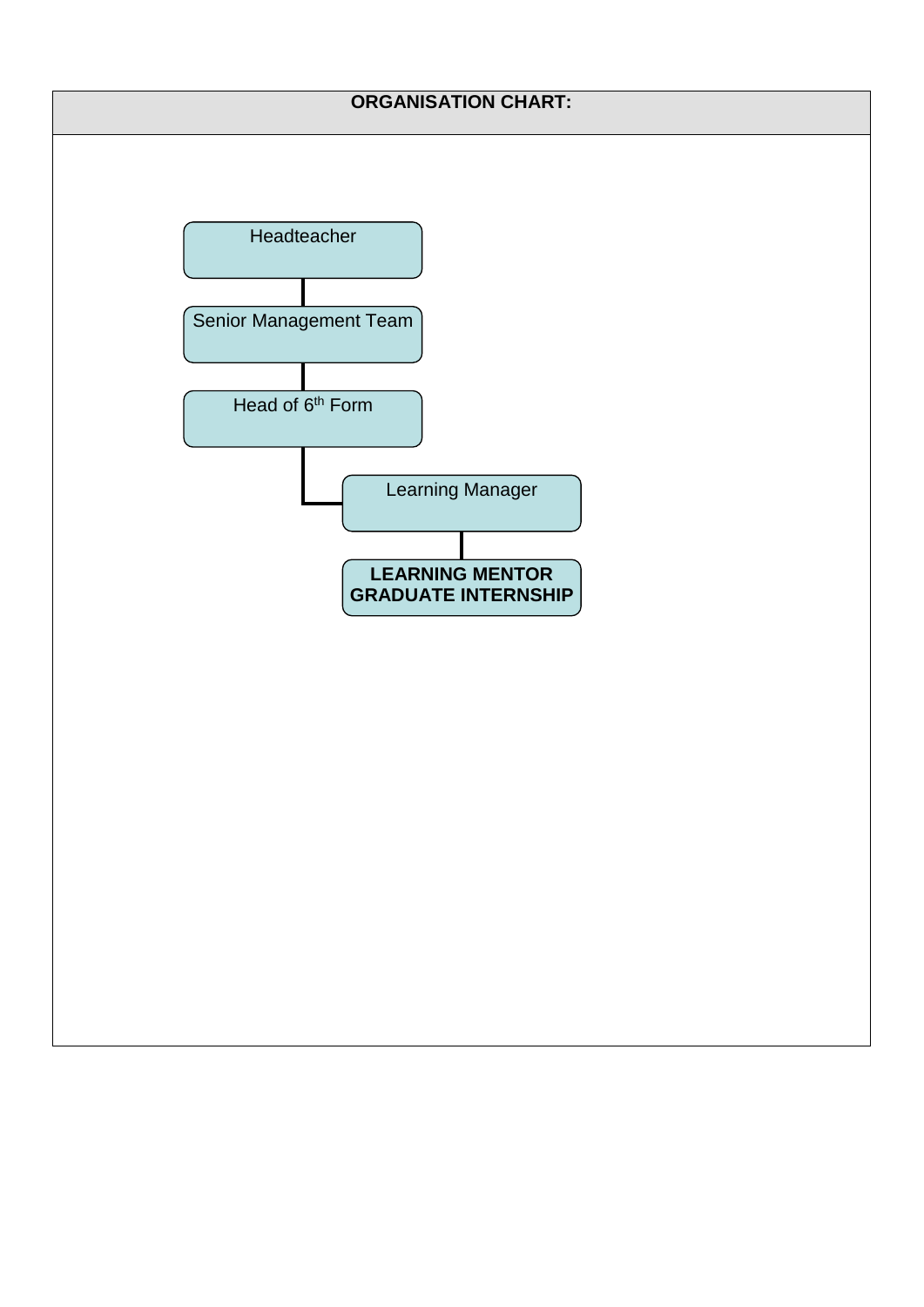|                                                                                                                                                                                                           | <b>Tick relevant level for each</b><br>category |               |                 |             |           |         |                                                  |
|-----------------------------------------------------------------------------------------------------------------------------------------------------------------------------------------------------------|-------------------------------------------------|---------------|-----------------|-------------|-----------|---------|--------------------------------------------------|
|                                                                                                                                                                                                           | Not applicable                                  | <b>NOT</b>    | <b>Moderate</b> | <b>High</b> | Very High | Intense | <b>Supporting Information</b><br>(if applicable) |
| <b>PHYSICAL DEMANDS:</b><br>Physical Effort and/or Strain -<br>(tiredness, aches and pains over<br>and above that normally incurred in<br>a day to day office environment).                               |                                                 | $\sqrt{}$     |                 |             |           | N/A     |                                                  |
| <b>WORKING CONDITIONS:</b><br>Working Conditions - (exposure to<br>objectionable, uncomfortable or<br>noxious conditions over and above<br>that normally incurred in a day to<br>day office environment). |                                                 | $\mathcal{N}$ |                 |             |           | N/A     |                                                  |
| <b>EMOTIONAL DEMANDS:</b><br>Exposure to objectionable situations<br>over and above that normally<br>incurred in a day to day office<br>environment.                                                      |                                                 |               | $\sqrt{ }$      |             |           |         |                                                  |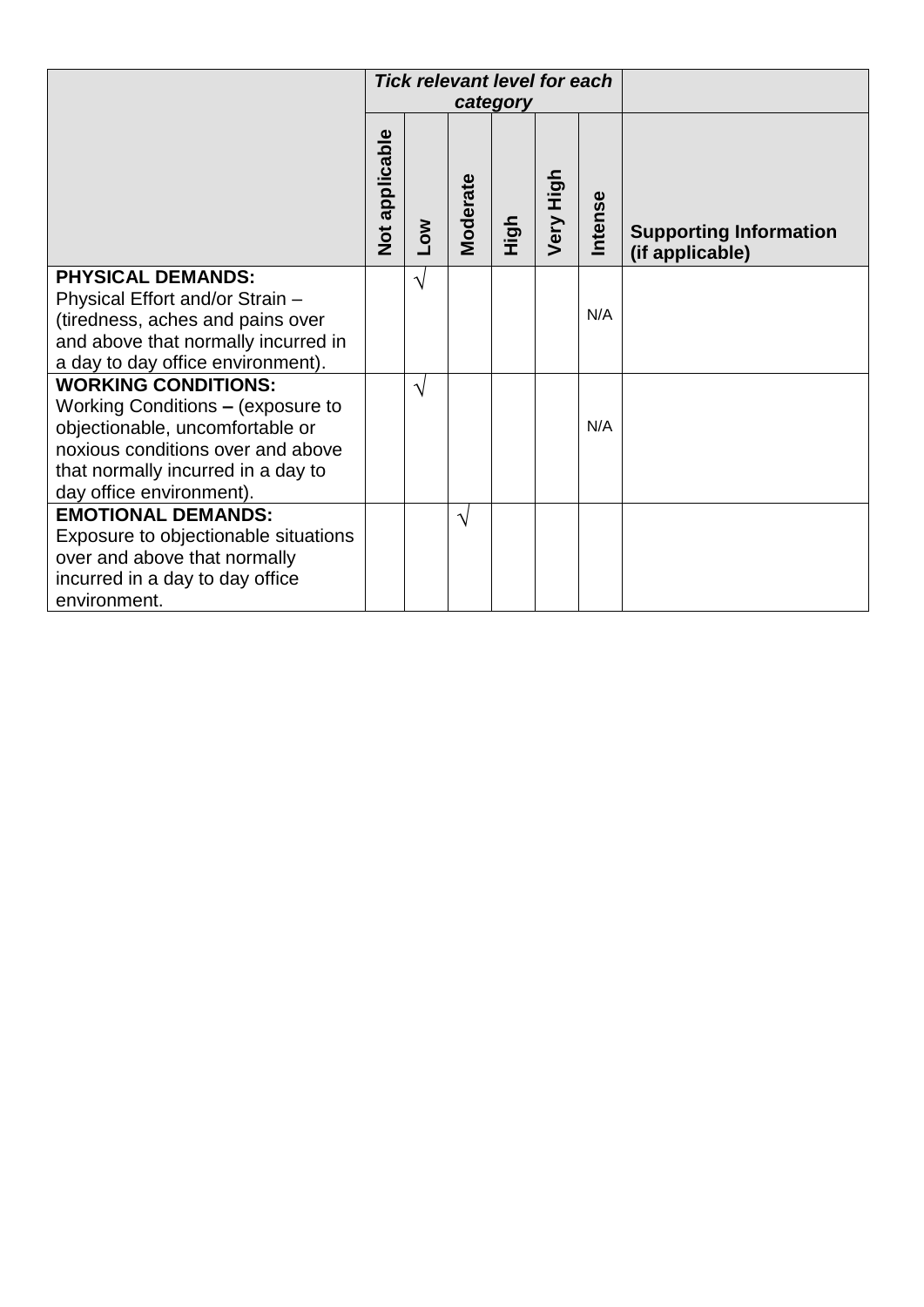|    |                                                                            |            |                    | <b>List</b>       |  |
|----|----------------------------------------------------------------------------|------------|--------------------|-------------------|--|
|    | <b>PERSON SPECIFICATION</b>                                                |            | relevant<br>column | code/s*           |  |
|    | The information listed as essential (the column that is shaded) is         |            |                    |                   |  |
|    | used as part of the job evaluation process. The requirements               |            |                    |                   |  |
|    | identified as desirable are used for recruitment purposes only.            | Essential  | Desirable          | How<br>identified |  |
|    | *Codes: $AF = Application Form$ , $I = Interview$ , $CQ = Certificance$ of |            |                    |                   |  |
|    | Qualification, $R =$ References (should only be used for posts requiring   |            |                    |                   |  |
|    | $CRB's$ ), $T = Test/Assessment$ , $P = Presentation$                      |            |                    |                   |  |
| 1. | <b>Qualifications:</b>                                                     |            |                    |                   |  |
|    | Counselling qualification                                                  |            | $\sqrt{}$          | CQ                |  |
|    | Degree                                                                     | $\sqrt{}$  |                    | <b>CQ</b>         |  |
|    | <b>ECDL</b> or equivalent                                                  |            | $\sqrt{}$          | <b>CQ</b>         |  |
|    | Excellent standard of general education including literacy and             | $\sqrt{ }$ |                    | <b>CQ</b>         |  |
|    | numeracy skills                                                            |            |                    |                   |  |
|    | GCSE Maths and English at Grade C or above, or equivalent                  | $\sqrt{}$  |                    |                   |  |
|    | qualification.                                                             |            |                    |                   |  |
| 2. | <b>Relevant Experience:</b>                                                |            |                    |                   |  |
|    | Experience working with families and young people                          |            | V                  | <b>AF</b>         |  |
|    | Experience working in an educational environment                           |            | $\sqrt{}$          | AF/1              |  |
|    | Experience working with multi-agencies                                     |            | $\sqrt{}$          | AF/I              |  |
|    | Experience of motivating people                                            | $\sqrt{}$  |                    |                   |  |
|    | Experience of working with young people who have multiple                  |            | $\sqrt{}$          | AF/1              |  |
|    | disadvantages                                                              |            |                    |                   |  |
| 3. | Skills (including thinking challenge/mental demands):                      |            |                    |                   |  |
|    | Motivation to work with children and young people                          | $\sqrt{}$  |                    | 1/R               |  |
|    | Ability to form and maintain appropriate relationships and                 | $\sqrt{}$  |                    | 1/R               |  |
|    | personal boundaries with children and young people                         |            |                    |                   |  |
|    | Ability to work as part of a team                                          | $\sqrt{}$  |                    | 1/R               |  |
|    | Ability to consult and negotiate effectively with a range of               | $\sqrt{}$  |                    | 1/R               |  |
|    | stakeholders                                                               |            |                    |                   |  |
|    | Ability to work under own initiative                                       | $\sqrt{ }$ |                    | 1/R               |  |
|    | Ability to work well under pressure and deal with difficult /              | $\sqrt{}$  |                    | 1/R               |  |
|    | challenging situations                                                     |            |                    |                   |  |
|    | Ability to relate to young people                                          | $\sqrt{}$  |                    | 1/R               |  |
| 4. | Knowledge:                                                                 |            |                    |                   |  |
|    | A knowledge and commitment to safeguarding and promoting                   | $\sqrt{ }$ |                    |                   |  |
|    | the welfare of children and young people                                   |            | $\sqrt{ }$         |                   |  |
|    | An understanding of legislation relating to behaviour                      |            |                    | ı                 |  |
|    | management                                                                 |            |                    |                   |  |
|    | An understanding of legislation relating to attendance                     |            | V<br>$\sqrt{}$     |                   |  |
|    | Knowledge of university and higher education.                              |            | $\sqrt{}$          |                   |  |
|    | A knowledge of homework / coursework requirements and<br>school curriculum |            |                    |                   |  |
| 5. | <b>Interpersonal/Communication Skills:</b>                                 |            |                    |                   |  |
|    | <b>Verbal Skills</b>                                                       |            |                    |                   |  |
|    | Ability to establish professional, effective working relationships         | $\sqrt{ }$ |                    | 1/R               |  |
|    | with a range of partners/colleagues and children and young                 |            |                    |                   |  |
|    | people.                                                                    |            |                    |                   |  |
|    | A proven record of influencing / advocacy / negotiating and                | $\sqrt{ }$ |                    | 1/R               |  |
|    | listening skills                                                           |            |                    |                   |  |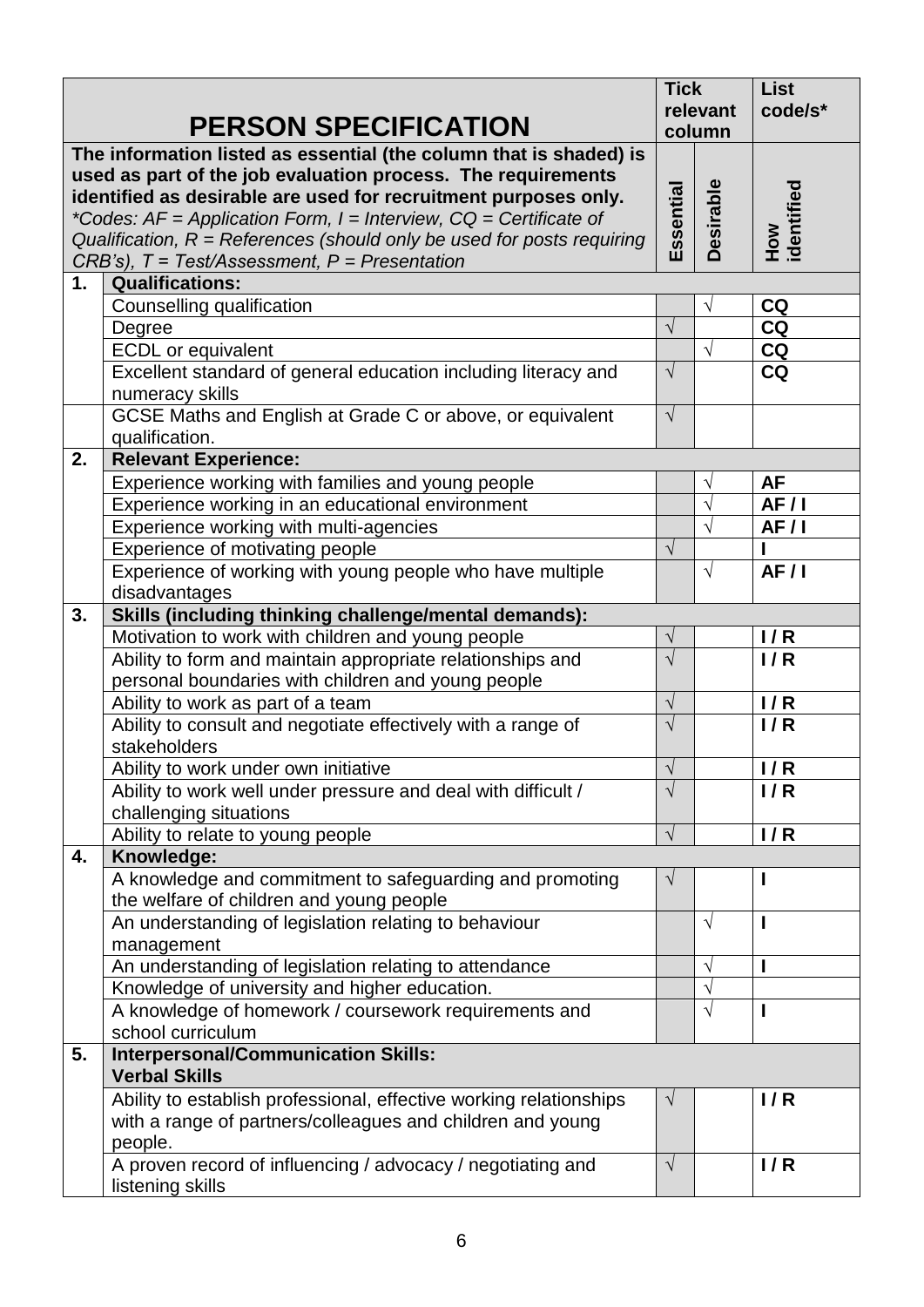| <b>PERSON SPECIFICATION</b> |                                                                                                                                                                                                                                                                                                                                                                                                                       |            |                            | <b>List</b><br>code/s* |
|-----------------------------|-----------------------------------------------------------------------------------------------------------------------------------------------------------------------------------------------------------------------------------------------------------------------------------------------------------------------------------------------------------------------------------------------------------------------|------------|----------------------------|------------------------|
|                             | The information listed as essential (the column that is shaded) is<br>used as part of the job evaluation process. The requirements<br>identified as desirable are used for recruitment purposes only.<br>*Codes: $AF = Application Form$ , $I = Interview$ , $CQ = Certificance$ of<br>Qualification, $R =$ References (should only be used for posts requiring<br>$CRB's$ ), $T = Test/Assessment, P = Presentation$ | Essential  | column<br><b>Desirable</b> | How<br>identified      |
|                             | Diplomacy and the ability to communicate at all levels                                                                                                                                                                                                                                                                                                                                                                | $\sqrt{}$  |                            | 1/R                    |
|                             | <b>Written Skills</b>                                                                                                                                                                                                                                                                                                                                                                                                 |            |                            |                        |
|                             | Exchange complicated or sensitive information to a range of<br>audiences and write detailed reports which will support day to<br>day decisions.                                                                                                                                                                                                                                                                       | $\sqrt{ }$ |                            | <b>AF/I/R</b>          |
| 6.                          | <b>Verbal</b>                                                                                                                                                                                                                                                                                                                                                                                                         |            |                            |                        |
|                             | Influencing, caring, advocacy, negotiating, training skills are<br>required.                                                                                                                                                                                                                                                                                                                                          | $\sqrt{}$  |                            | AF/1/R                 |
|                             |                                                                                                                                                                                                                                                                                                                                                                                                                       |            |                            |                        |
|                             | The requirements listed below are not considered during the job evaluation process,<br>but are essential requirements for the role that will be assessed during the recruitment                                                                                                                                                                                                                                       |            |                            |                        |
| 7.                          | process.<br><b>Competencies:</b>                                                                                                                                                                                                                                                                                                                                                                                      |            |                            |                        |
|                             | The competencies listed below are all essential requirements for<br>working at school in any post; however, those that have been<br>ticked as essential have been identified as key competencies for<br>this role and will be measured as part of the selection process.<br>They are not required to be addressed in the candidate's                                                                                  |            |                            |                        |
|                             | application form.<br>Creates, communicates and contributes to the delivery of the<br>vision for the future of St Mary's College                                                                                                                                                                                                                                                                                       | $\sqrt{}$  | N/A                        |                        |
|                             | Strives for excellence; continually looking for ways to improve<br>your own performance and that of the school                                                                                                                                                                                                                                                                                                        | $\sqrt{ }$ | N/A                        |                        |
|                             | Gathering and analysing information to ensure that decisions are<br>robust and based on thorough analysis.                                                                                                                                                                                                                                                                                                            |            | N/A                        |                        |
|                             | Planning and managing workloads; prioritising activities and<br>ensuring the resources are in place to achieve a successful<br>outcome.                                                                                                                                                                                                                                                                               |            | N/A                        |                        |
|                             | Communicating openly and honestly; taking time to listen to the<br>needs of others and shaping your message to best convey your<br>position.                                                                                                                                                                                                                                                                          | $\sqrt{ }$ | N/A                        |                        |
|                             | Building and maintaining strong working relationships to help the<br>school deliver a better service to its students                                                                                                                                                                                                                                                                                                  | $\sqrt{ }$ | N/A                        |                        |
|                             | Are committed to developing your own skills, knowledge and<br>competencies and supporting others in doing the same                                                                                                                                                                                                                                                                                                    | $\sqrt{ }$ | N/A                        |                        |
| 8.                          | <b>Additional Requirements:</b>                                                                                                                                                                                                                                                                                                                                                                                       |            |                            |                        |
| 9.                          | None<br><b>Disclosure of Criminal Record:</b>                                                                                                                                                                                                                                                                                                                                                                         |            | N/A                        |                        |